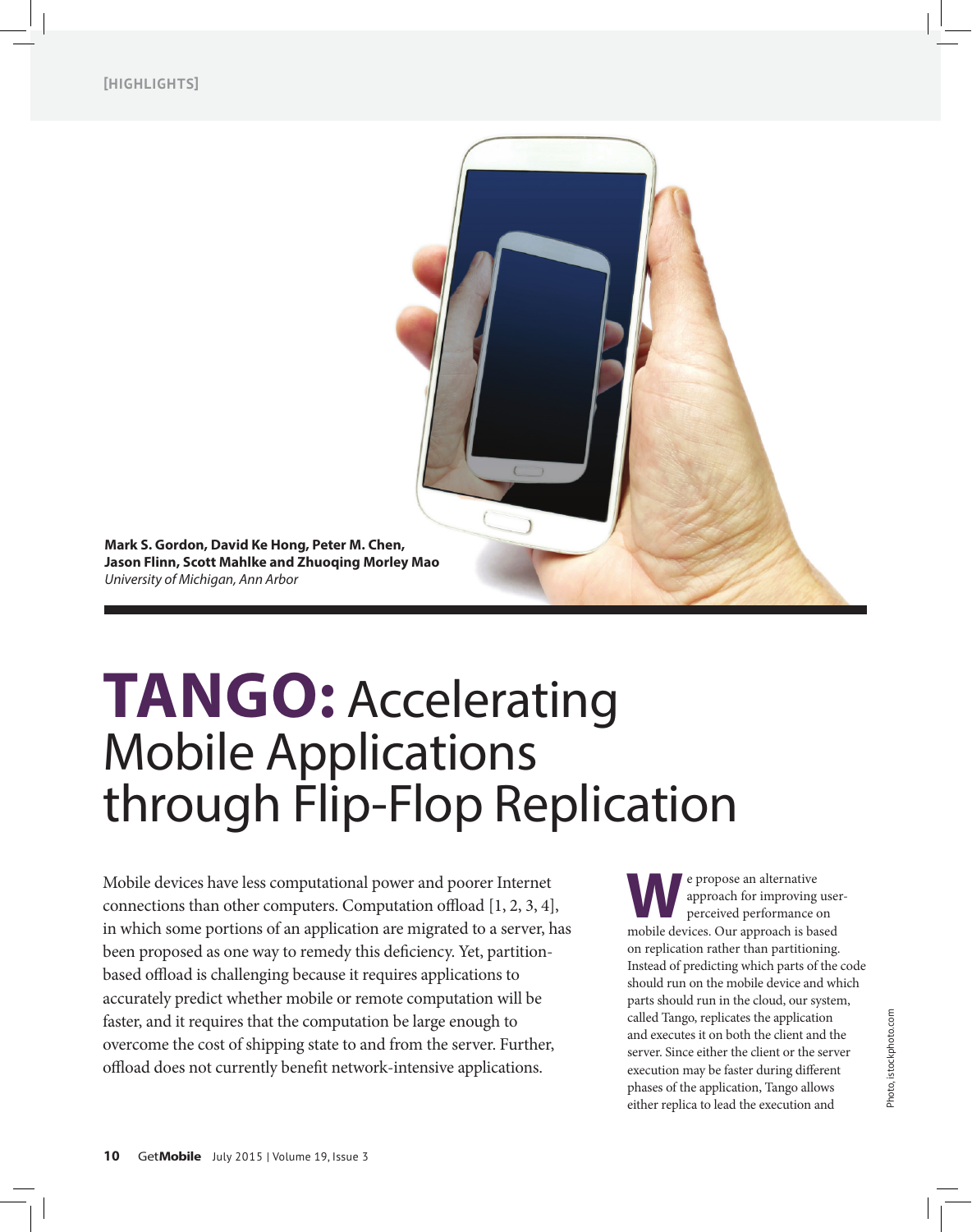attempts to reduce user-perceived application latency by predicting which replica will be faster and allowing it to lead execution and display output, leveraging the better network and computation resources of the server when the application can benefit from it.

Tango targets unmodified interactive applications that run in the Dalvik VM on the Android platform. Tango harnesses a trusted remote server to accelerate an application running on a mobile Android device. The server could be managed, for example, by a trusted cloud service provider and be located in a data center. Tango splits an application into a replicated portion and a non-replicated portion. The entire replicated portion runs on both the mobile computer and remote server. Tango uses techniques inspired by deterministic replay to keep the two replicas in sync, and it uses flip-flop replication to allow leadership to float between replicas. In contrast, different components of the nonreplicated portion run on either the mobile computer or the remote server.

## **Approach**

Tango uses five main techniques to improve user-perceived performance. First, Tango allows either replica to send output to the user. This is the fundamental property that reduces user-perceived latency, a Tango application will ideally appear to be running the faster replica — whichever replica that happens to be at the moment. For example, output from the remote server can be displayed on the mobile screen even before the mobile computation reaches the point in its execution where the output is produced.

Second, Tango uses deterministic replay to ensure the replicas perform the same computation and (importantly) produce the same output [5]. This guarantee is what lets Tango safely use the output of the first replica: the trailing replica will always produce the same result, so it does not matter which replica's output is externalized. Deterministic replay typically designates one replica as the leader. The leader logs all non-deterministic events (e.g., network input, user input and thread scheduling). The other replica is the follower — it supplies non-deterministic results from the log rather than re-executing such operations. Since the vast majority of operations performed by an application

are deterministic, logging and replaying a (relatively) small amount of information ensures replica equivalency.

Third, in contrast to traditional deterministic replay, Tango shares the role of logging nondeterministic inputs from external sources between computers. Tango also shares the role of externalizing outputs from the replicated computation. For example, in the domain of mobile computing, some input sources are inherently tied to the mobile device (e.g., user input), while others are best tied to a remote server (e.g., network input, since the remote server usually has a better connection). Tango splits roles according to the type of I/O. The mobile device logs user input and sensor data, and it externalizes screen output. The remote server logs network input and externalizes network output.

Fourth, Tango replicates some I/O sources to reduce the amount of nondeterminism that needs to be logged and to improve performance. Tango replicates data storage functionality, such as the file system and databases. It also replicates substantial portions of the user interface stack.

Fifth, Tango allows either replica to log internal sources of non-determinism, which include thread scheduling, time queries and asynchronous event scheduling. Unfortunately, prior uses of deterministic replay forced one computer (the follower) to always lag behind the other (the leader) to log such events. This a-priori designation limits performance in instances where the leader replica runs slower than the follower. Thus, Tango allows the role of leader to float between the two replicas: a technique we call flip-flop replication. When Tango predicts that the follower would be the faster replica, it flips the leader and follower roles. The role of leader may change many times during the execution of an application, e.g., due to alternation between periods of user interaction and periods of computation and/or network communication.

The Tango approach has many benefits. First, Tango achieves interactive performance that is very close to a system that always chooses the fastest location for execution. It does so without needing to predict resource availability, profile applications, or predict user behavior. Second, Tango supports low-overhead control transfer. In contrast to offloading, it does not need to ship all data used in

**We propose an alternative approach for improving user-perceived performance on mobile devices. Our approach is based on replication rather than partitioning.**

offloaded computations because such data is automatically produced by the remote replica. This is particularly important because the amount of state reachable by offloaded computation can often be quite large. Third, Tango can provide fault tolerance by running multiple replicas. Importantly, by persisting its deterministic log within the cloud, Tango allows remote components to safely communicate over the network, so it hides the latency of multiple round trips over high-latency mobile networks. Finally, Tango can achieve these properties without modifying applications or profiling their executions.

## **Example Scenario**

We illustrate how Tango works by describing how it would accelerate an example application. The scenario begins with the user interacting intensively with the application user interface. Events such as button and screen presses are broadcast to both replicas, but the client replica receives them first because communication with the server replica is subject to a network round trip. Thus, the client replica is the leader and decides when these events are scheduled into the application execution. The application may execute many synchronous native methods that query UI state; the leading client replica receives a quick response because of its co-location with the UI. In a standard thin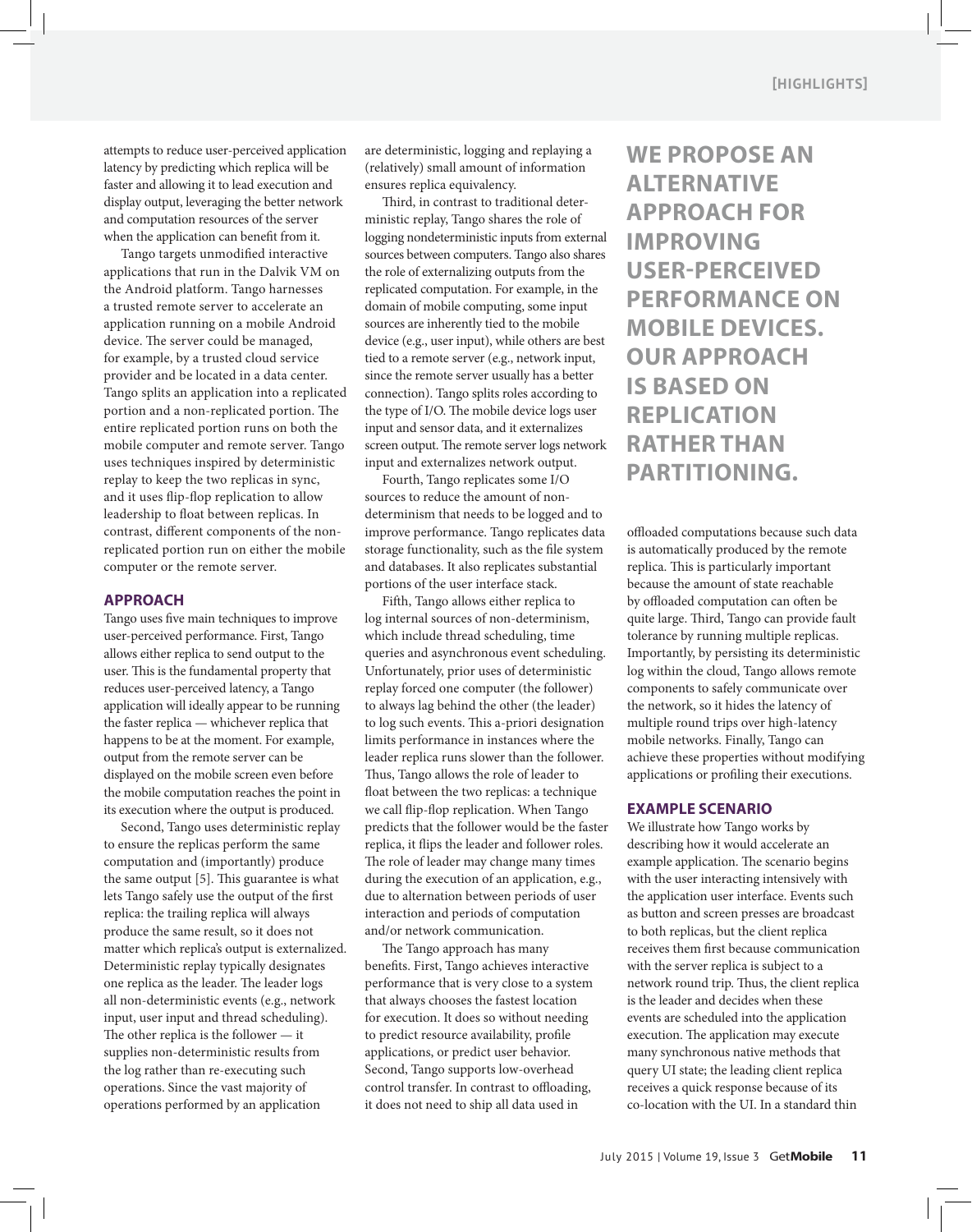client solution, the server replica would lag far behind during this stage since it would initiate many synchronous UI requests and each would be subject to a full round-trip delay over a high-latency mobile network. In Tango, however, the UI events, the asynchronous scheduling decisions, and the result of synchronous native methods are all pushed to the server before the server asks for the results. Thus, all the information the server will need for its execution is sent in pipeline fashion, before the server even asks for the data, and the server replica lags only a one-way network delay behind the client replica at the end of this phase.

The application next enters a computeintensive phase of execution triggered by the user's input (Figure 1a). Since the server has a faster processor than the client, the server replica quickly catches up and Tango switches leadership to the server. Note that because the server replica has followed the same execution as the client, it has the same state as the client replica and no state needs to be sent during the leader switch. During the compute-intensive phase of execution, the server replica calls UI methods that send output directly to the client native thread. The client displays this output even though the local replica on the mobile computer is lagging behind the server because it is still working through the computation that was just externalized by the client native thread. This allows the user to experience the faster

responsiveness of the server replica during this phase. After receiving the output, the user spends some time thinking about his/ her response to this output. While the user is thinking, the client replica catches up to the current state of the server.

When the user interacts with the UI, the client again becomes the leader. In the event that the client does not have time to catch up before the next user interaction, the server will continue to operate as leader until the client does catch up. During this time Tango will be operating like a thin client, with all user interactions being routed through the server.

The next phase of the application involves frequent network communication with an external computer (Figure 1b). The network operations are best done on the server, since it has a lower latency connection to the network. The server therefore assumes leadership. The network communication involves several rounds of synchronous message exchanges with the external computer. Each round involves sending a message to the external computer, waiting for its response, then computing the next step in the message exchange (e.g., an SSL handshake followed by several database queries with data dependencies). In an unmodified client, this phase is slow since it involves many round trips over the highlatency wireless network. However, the server replica interacts with the external computer

much faster because it runs in a data center and has an excellent Internet connection. In a mirror image of the first phase, network input, asynchronous scheduling decisions from the leading server replica and responses to network methods are all sent to the client in pipeline fashion. Even with a slower processor, the client remains only a one-way network delay behind the server. Although the client takes longer to perform the small amount of computation in this phase, it catches up during network communication. The server waits for the remote computer to respond to each message, while the slightly-lagging client replica already has the response in its log. Thus, either the server or the client replica can quickly display output at the end of this phase. This multiphase execution may repeat indefinitely. For example, the application may next interact heavily with the user and so on. In each phase, Tango allows external components (i.e., the user and other computers) to experience the faster responsiveness of the replica that executes most quickly during that phase, while the slower replica can catch up to the faster replica during idle periods (e.g., when the application waits for the user and other computers). These two phases, compute-intensive and networkintensive, can be combined to get further benefits from Tango.

This scenario helps identify the specific instances in which we expect Tango to show





**Figure 1(a).** Compute-Intensive **Figure 1(b).** Network-Intensive